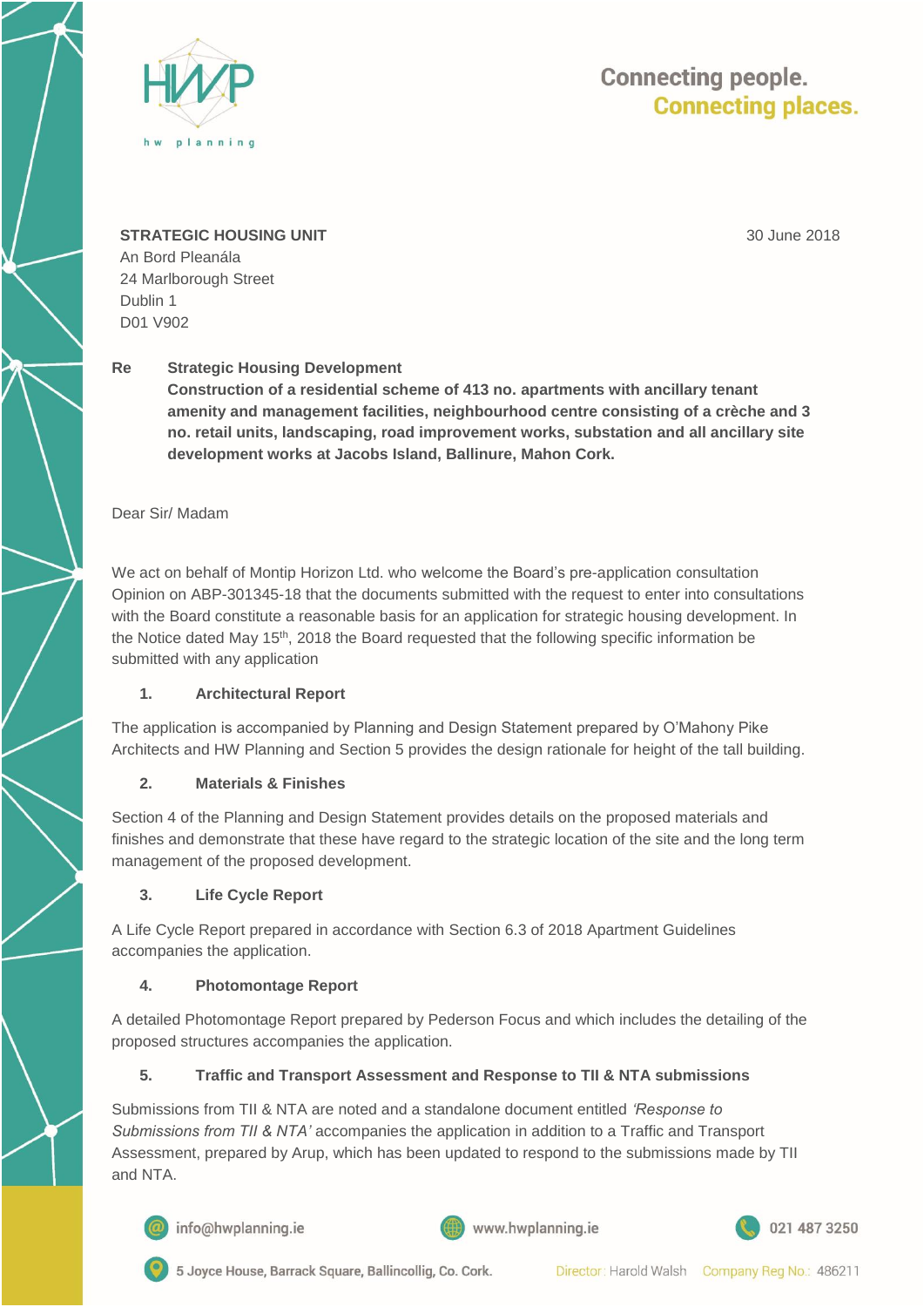

## **6. Report on Residential Amenity**

Section 7 of the Planning and Design Statement addresses the issues of residential amenity and demonstrates how the design of the proposed development has regard to the recommendations and incorporated the mitigation measures contained in the

- a. Daylight, Sunlight & Overshadowing Study prepared by Integrated Environmental Solutions;
- b. Noise Impact Assessment prepared by AWN Consulting;
- c. Wind Study prepared by Arup;

The architectural drawings prepared by O'Mahony Pike Architects and the landscape drawings and report prepared by Ilsa Rutgers Architecture clearly details the relationship between the mitigation measures and the design of the pedestrian pathways, public and private opens spaces.

## **7. Appropriate Assessment**

Based on the accompanying AA Screening Report prepared by Tom Gittings Ecological Consultant we are satisfied that Stage Two Natura Impact Statement is not required.

## **8. Flood Risk Assessment**

A Flood Risk Assessment prepared in accordance with 'The Planning System and Flood Risk Management Guidelines' has been prepared by Murphy Matson O'Sullivan Consulting Engineers and accompanies this application.

# **9. Tenant Amenity Space**

Section 4 of the Planning and Design Statement provides details of the tenant amenity space.

#### **10. Bicycle Parking**

A total of 964 bicycle spaces have been provided to serve the 413 no. apartments, a provision which is in accordance with the requirements of 2018 Apartment Guidelines,. The organisation and location of the bicycle spaces is outlined in detail in Section 6 of the Planning and Design Statement.

In accordance with Notice of Pre-Application Consultation Opinion and pursuant to Article 285(5)(a) of the Planning and Development (Strategic Housing Development) Regulations 2017, the following authorities have been notified that this application in accordance with Section 8(1)(b) of the Planning and Development (Housing) and Residential Tenancies Act 2016 has been submitted;

- 1. Irish Water
- 2. National Transport Authority
- 3. Transport Infrastructure Ireland
- 4. Department of Culture, Heritage and the Gaeltacht
- 5. An Taisce
- 6. The Heritage Council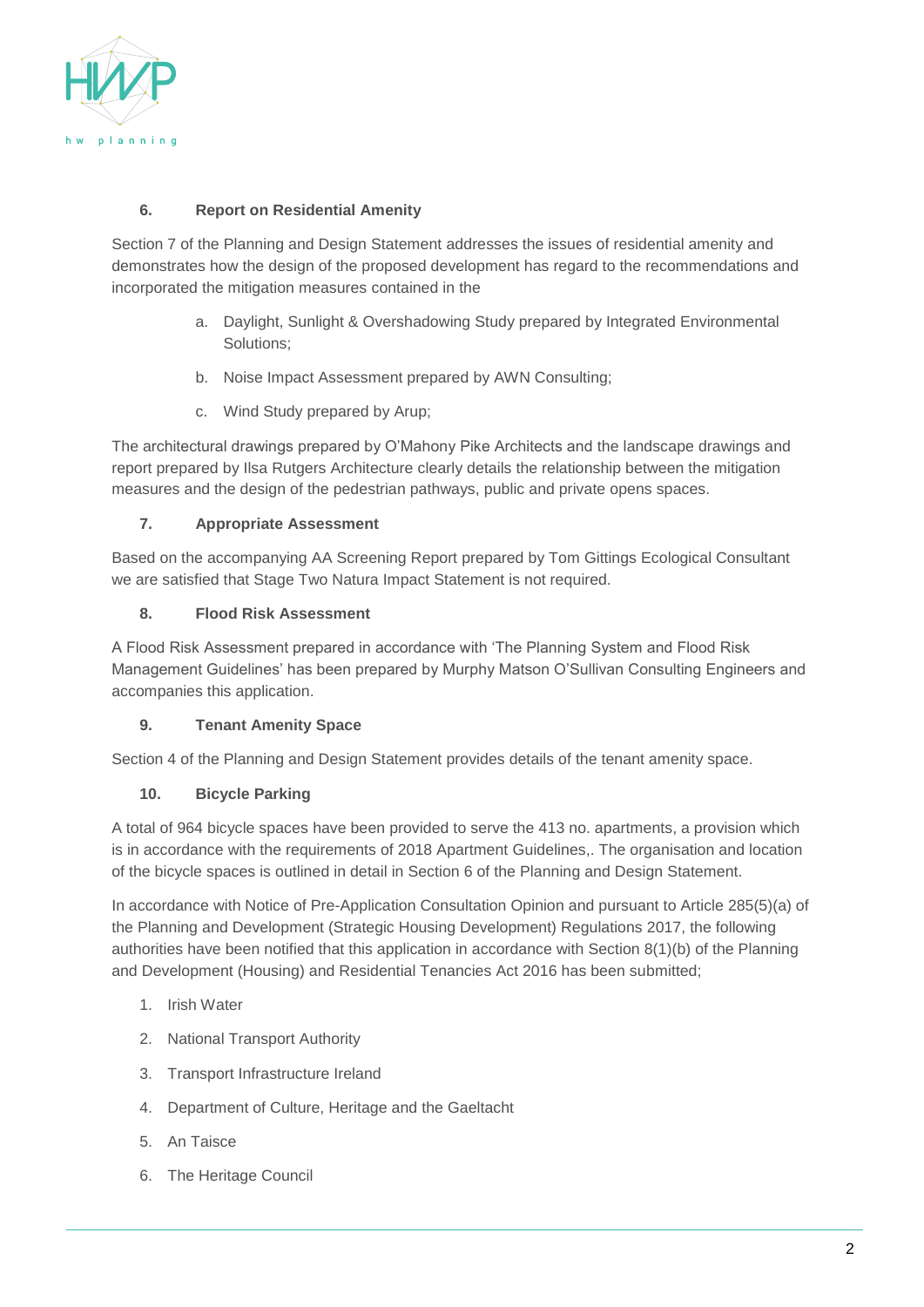

- 7. Irish Aviation Authority
- 8. The Operator of Cork Airport

In addition to the above and in accordance with Articles 297 and 298 of the Planning and Development (Strategic Housing Development) Regulations, 2017 please the following are the plans and particulars which accompanied the request

- 1. 2 no. copies of Cover Letter to An Bord Pleanála (letters of notification to authorities attached);
- 2. 2 no. copies of completed application form prepared by HWP;
- 3. 2 no. copies of consent letters from land owners (attached to application form);
- 4. 2 no. copies of minutes of S.247 per-planning meeting held with Cork City Council (attached to application form);
- 5. 2 no. copies of Press Notice and Site Notice;
- 6. 2 no. copies of Statement of Consistency prepared by HW Planning;
- 7. 2 no. copies of Statement on Childcare provision prepared by HW Planning;
- 8. 2 no. copies of Building Lifecycle Report prepared by HW Planning and O'Mahony Pike Architects;
- 9. 2 no. copies of Part V proposal prepared by HW Planning;
- 10. 2 no. copies of EIA Screening prepared by HW Planning;
- 11. 2 no. copies of Planning and Design Statement prepared by O'Mahony Pike Architects and HW Planning;
- 12. 2 no. copies of site location maps prepared by O'Mahony Pike Architects;
- 13. 2 copies of site layout plans prepared by O'Mahony Pike Architects;
- 14. 2 no. copies of site layout plan for proposed Bus Lane Works on Mahon Link Road, prepared by Arup;
- 15. 2 no. copies of proposed bus lane works cross sections prepare by Arup;
- 16. 2 no copies of all plans, sections and elevations prepared by O'Mahony Pike Architects;
- 17. 2 no. copies of schedule of accommodation prepared by O'Mahony Pike Architects;
- 18. 2 no copies of Housing Quality Assessment and schedule of accommodation prepared by O'Mahony Pike Architects;
- 19. 2 no. copies of Traffic and Transportation Assessment prepared by Arup;
- 20. 2 no. copies of Road Safety Audit prepared by Arup;
- 21. 2 no. copies of Response to submissions from TII & NTA prepared by HW Planning;